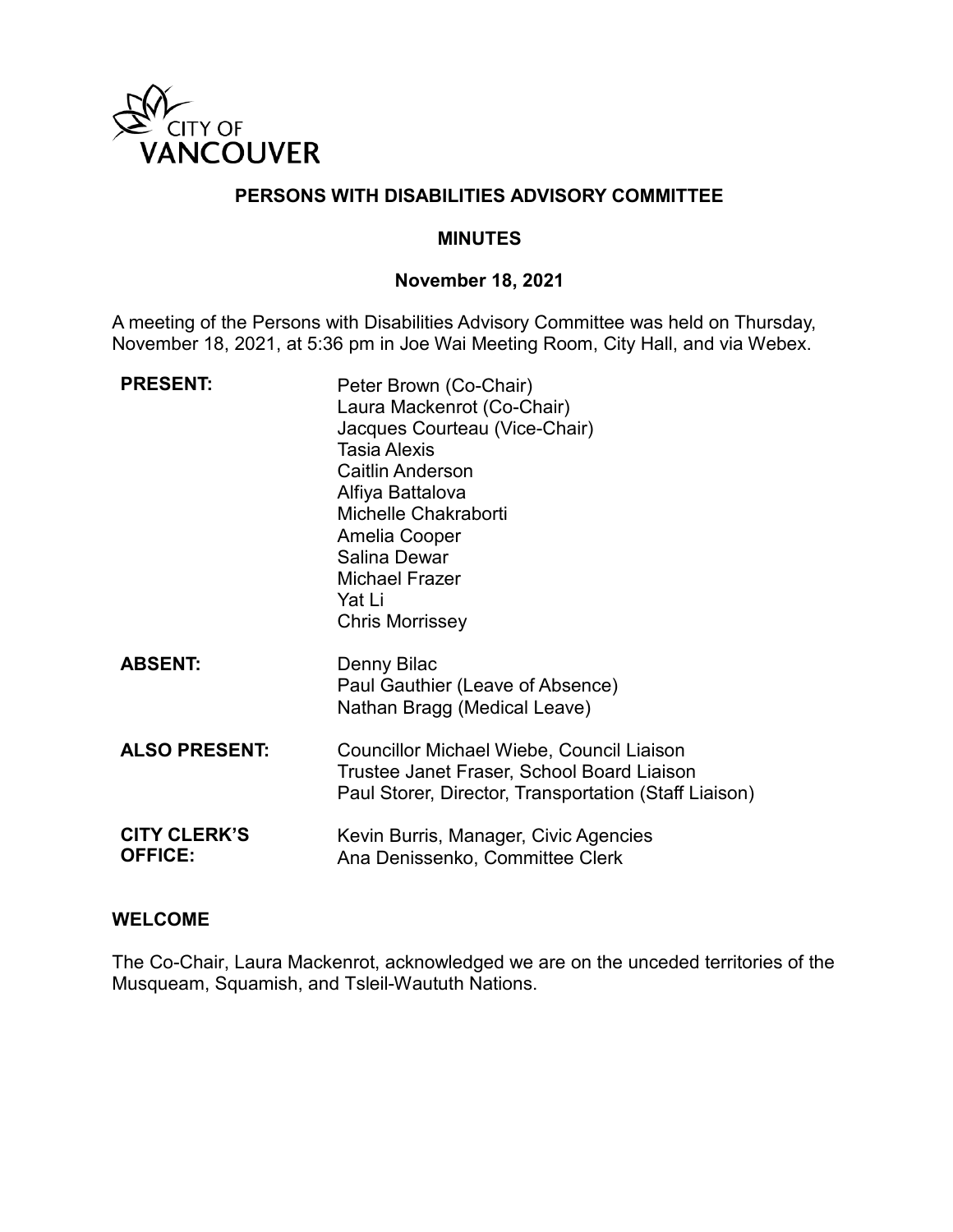# **Leave of Absence Requests**

MOVED by Chris Morrissey SECONDED by Tasia Alexis

> THAT the Persons with Disabilities Advisory Committee approve a leave of absence for Paul Gauthier.

CARRIED UNANIMOUSLY

# **Approval of Minutes – September 9, 2021**

The Committee agreed by consensus to postpone approval of the minutes from September 9, 2021 to the next regular meeting.

### **Approval of the Agenda**

MOVED by Caitlin Anderson SECONDED by Michelle Chakraborti

> THAT the Persons with Disabilities Advisory Committee approve the agenda for the November 18, 2021, regular meeting.

CARRIED UNANIMOUSLY

# **1. Accessible Strategy Report**

Jacques Courteau and Peter Brown updated the Committee on work completed after the Accessible Strategy Report was presented to Council in 2018, and directed questions and concerns to Councillor Wiebe.

# **2. Discussion about Standardized Accessibility within the GVRD**

Jacques Courteau and Peter Brown discussed a lack of standardized accessibility within the GVRD and asked Councillor Wiebe to bring this issue up at a Council meeting.

\* \* \* \* \*

# *VARY AGENDA*

*The Committee agreed to vary the agenda to address the following items next:*

- *6. Liaison Updates*
- *4. Work Plan Approval*
- *5. 2022 Schedule Approval*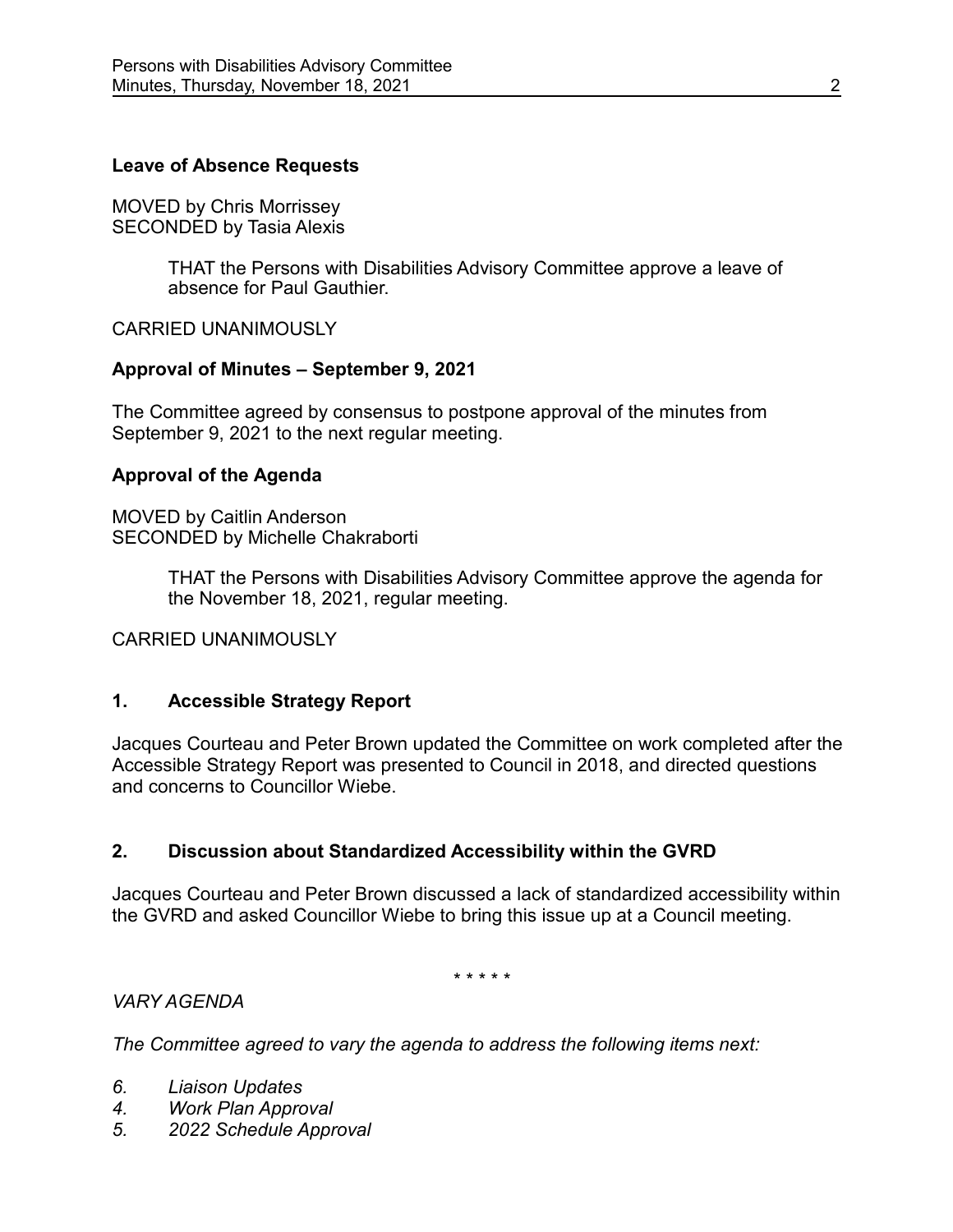*For clarity, the minutes are recorded in chronological order.*

\* \* \* \* \*

# **6. Liaison Updates**

Councillor Wiebe provided the updates on the following, and responded to questions and comments:

- Council passed a motion making standing on the Council meetings optional. Staff will report back on the history of standing in Council meetings.
- Budget and funding for Committee priorities.

# **4. Work Plan Approval**

MOVED by Jacques Courteau SECONDED by Michael Frazer

> THAT The Persons with Disabilities Advisory Committee adopts the 2021-2022 Work Plan as circulated

CARRIED UNANIMOUSLY

# **5. 2022 schedule approval**

MOVED by Caitlin Anderson SECONDED by Peter Brown

> THAT the Persons with Disabilities Advisory Committee approve the 2022 meeting schedule below:

| Month    | Day | <b>Time</b> | <b>Meeting Type</b>    | Webex/Hybrid  |
|----------|-----|-------------|------------------------|---------------|
| January  | 20  | 5:30 PM     | <b>Regular Meeting</b> | <b>Hybrid</b> |
| February | 17  | 5:30 PM     | <b>Working Session</b> | Webex         |
| March    | 10  | 5:30 PM     | <b>Regular Meeting</b> | <b>Hybrid</b> |
| April    | 14  | 5:30 PM     | <b>Working Session</b> | Webex         |
| May      | 5   | 5:30 PM     | <b>Regular Meeting</b> | <b>Hybrid</b> |
| June     | 16  | 5:30 PM     | <b>Working Session</b> | Webex         |
| July     | 14  | 5:30 PM     | <b>Regular Meeting</b> | <b>Hybrid</b> |
| August   | 18  | 5:30 PM     | <b>Working Session</b> | Webex         |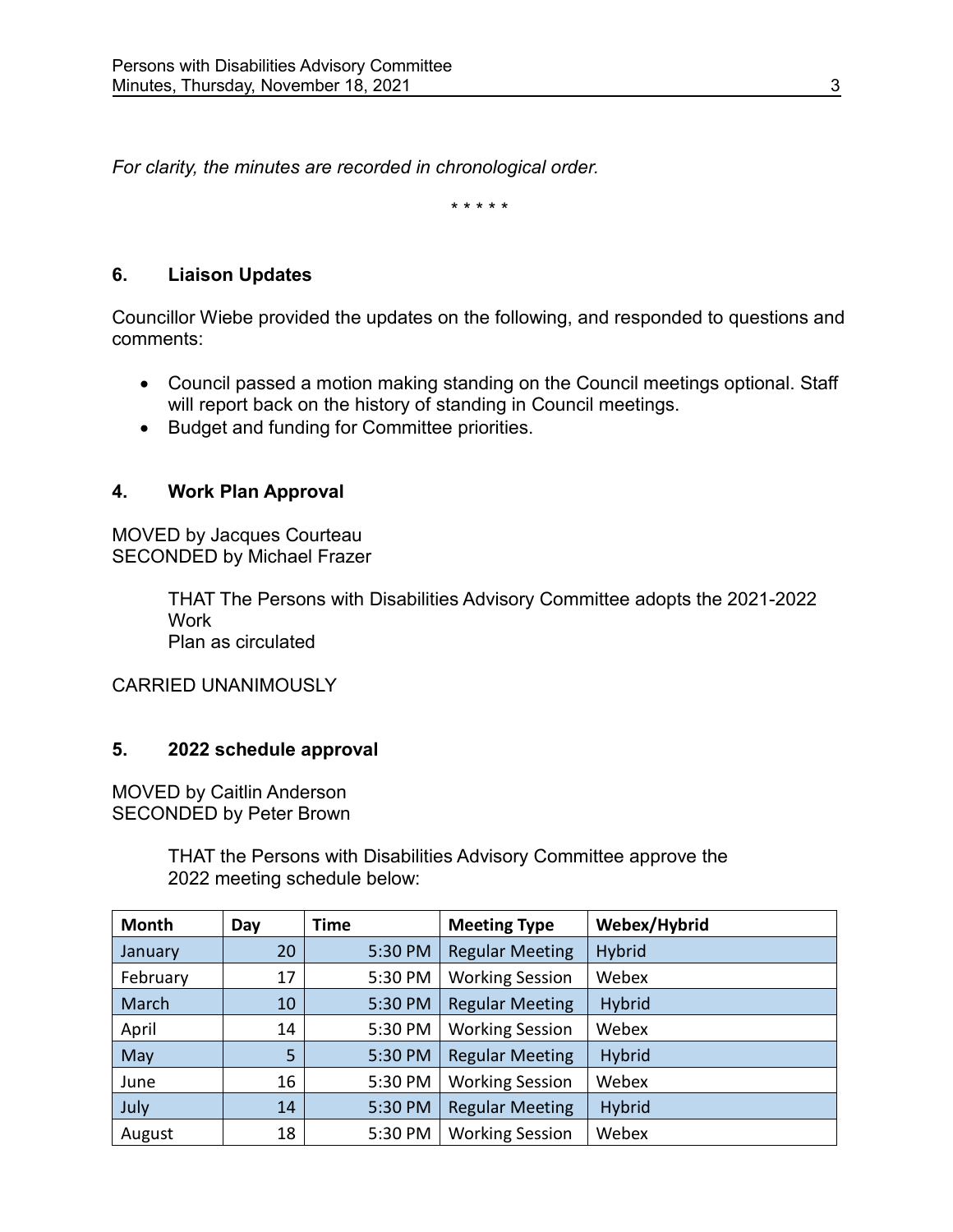| September | 15 | 5:30 PM   Regular Meeting | Hybrid       |
|-----------|----|---------------------------|--------------|
| October   |    | 5:30 PM   Working Session | <b>Webex</b> |

All meetings take place on Thursdays at 5:30 pm. Regular Meetings will be clerked by the Committee Clerk for the public record.

### CARRIED UNANIMOUSLY

# **3. TransLink Presentation**

TransLink Staff:

- Stephen Newhouse, Lead Planner, Bus Speed and Reliability
- Sonia Takhar, Senior Communications and Engagement Lead
- Juliana Craig, Communications Advisor

City of Vancouver Staff:

- Steve Brown, Manager, Transit Integration and Projects Branch
- Carol Kong, Senior Transit Engineer
- Jessica Lam, Transit Implementation Engineer

TransLink staff presented on bus stop balancing on lines 4 and 7. Subsequently, Persons with Disabilities Advisory Committee members voiced their numerous concerns on this matter, which include:

- There appears to have been a lack of meaningful consultation and collaboration towards identifying and incorporating the interests of persons with disabilities with respect to any accessibility concerns arising from the proposed relocation of the bus stops in question.
- Concerns involving the ability to access such locations, including the proposed new distance between bus stops, the slope of the path of travel and the condition of the sidewalk pavement within the affected areas has not been considered, from an accessibility point of view.
- There is a need to have on site visits by those who have lived experience of accessibility issues to those affected locations of bus stop relocation.

TransLink and City Staff responded to members' questions and concerns.

# **6. Liaison Updates**

Janet Fraser will circulate update via email.

Karen Liebel circulated a comprehensive VPL update prior to the meeting.